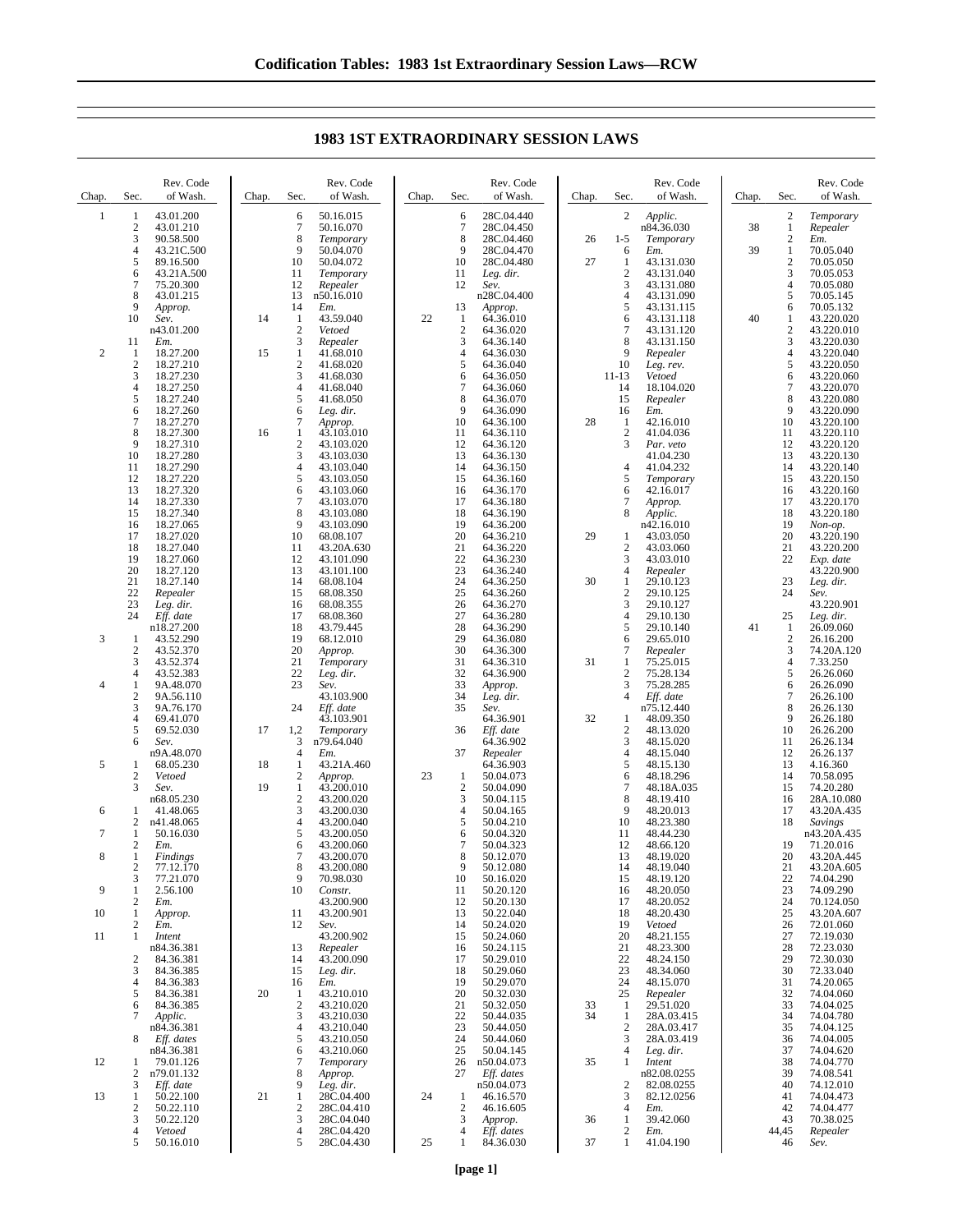**Codification Tables: 1983 1st Extraordinary Session Laws—RCW**

| Chap.    | Sec.                                                            | Rev. Code<br>of Wash.                                                                   | Rev. Code<br>of Wash.<br>Chap.<br>Sec.                                                                                                               | Sec.<br>Chap.                                                                           | Rev. Code<br>of Wash.                                                                                       | Chap. | Sec.                                                    | Rev. Code<br>of Wash.                                                                          | Chap.    | Sec.                                                                   | Rev. Code<br>of Wash.                                                                                 |
|----------|-----------------------------------------------------------------|-----------------------------------------------------------------------------------------|------------------------------------------------------------------------------------------------------------------------------------------------------|-----------------------------------------------------------------------------------------|-------------------------------------------------------------------------------------------------------------|-------|---------------------------------------------------------|------------------------------------------------------------------------------------------------|----------|------------------------------------------------------------------------|-------------------------------------------------------------------------------------------------------|
| 42       | 1<br>$\boldsymbol{2}$<br>3<br>$\overline{4}$<br>5               | n26.09.060<br>10.79.060<br>10.79.070<br>10.79.080<br>10.79.090<br>10.79.100             | 75.12.320<br>63<br>64<br>75.12.400<br>65<br>Leg. rev.<br>75.12.410<br>66<br>67<br>75.12.420<br>68<br>75.12.430                                       | 151<br>152<br>153<br>154<br>155<br>156                                                  | 75.40.030<br>75.40.040<br>75.40.060<br>Leg. rev.<br>75.44.100<br>75.44.110                                  |       | 6<br>7<br>8<br>9<br>10<br>11                            | 50.65.060<br>50.65.070<br>50.65.080<br>50.65.090<br>50.65.100<br>50.65.110                     | 59       | 6<br>7<br>1<br>2<br>3                                                  | Sev.<br>28B.14F.951<br>Leg. dir.<br>43.83I.184<br>43.83I.186<br>43.83I.188                            |
|          | 6<br>7<br>8<br>9<br>10                                          | 10.79.110<br>Temporary<br>Leg. dir.<br>Sev.<br>n10.79.060<br>Eff. date<br>n10.79.060    | 69<br>75.12.650<br>70<br>75.20.040<br>71<br>75.20.050<br>72<br>75.20.060<br>73<br>75.20.061<br>74<br>75.20.090<br>75<br>75.20.100                    | 157<br>158<br>159<br>160<br>161<br>162<br>163                                           | 75.44.120<br>75.44.130<br>75.44.140<br>75.44.150<br>75.44.160<br>75.48.020<br>75.48.030                     |       | 12<br>13<br>14<br>15<br>16<br>17                        | 50.65.120<br>50.65.130<br>Exp. date<br>50.65.900<br>Temporary<br>50.65.901<br>Sev.             | 60       | 4<br>5<br>6<br>7<br>8<br>1                                             | 43.83I.190<br>43.83I.192<br>43.83I.194<br>Sev.<br>43.83I.915<br>Leg. dir.<br>43.160.020               |
| 43       | 1<br>$\overline{c}$<br>3                                        | 74.09.700<br>74.09.035<br>Eff. date<br>n74.09.700                                       | 76<br>75.20.110<br>77<br>75.20.300<br>78<br>75.24.010<br>79<br>75.24.030                                                                             | 164<br>165<br>166<br>167                                                                | 75.48.040<br>75.48.050<br>75.48.060<br>75.48.070                                                            | 51    | 18<br>19<br>-1                                          | 50.65.902<br>Leg. dir.<br>Approp.<br>39.84.020                                                 |          | 2<br>3<br>4<br>5                                                       | 43.160.030<br>43.160.060<br>43.160.070<br>43.160.075                                                  |
| 44<br>45 | 1<br>1<br>2<br>3<br>4<br>5                                      | 42.23.030<br>6.04.050<br>26.09.020<br>26.09.120<br>6.12.050<br>4.56.190                 | 80<br>75.24.050<br>81<br>75.24.060<br>82<br>75.24.070<br>83<br>75.24.080<br>84<br>75.24.090<br>85<br>75.24.100                                       | 168<br>169<br>170<br>171<br>172<br>173<br>174                                           | 75.48.080<br>75.48.090<br>75.48.100<br>75.48.110<br>Leg. rev.<br>75.48.120                                  | 52    | $\mathbf{1}$<br>$\overline{2}$<br>3<br>4<br>5<br>6<br>7 | 63.42.010<br>63.42.020<br>63.42.030<br>63.42.040<br>63.42.050<br>63.42.060                     | 61       | 6<br>1<br>$\boldsymbol{2}$<br>3<br>4<br>5                              | 43.160.080<br>28A.24.055<br>28A.41.505<br>28A.41.510<br>28A.41.515<br>28A.41.520                      |
| 46       | 6<br>$\overline{7}$<br>8<br>9<br>1<br>2                         | 6.32.010<br>4.84.010<br>6.16.020<br>Repealer<br>75.98.005<br>75.08.010                  | 86<br>Leg. rev.<br>87<br>75.24.110<br>88<br>75.24.120<br>89<br>75.24.130<br>90<br>75.25.020<br>91<br>75.25.040                                       | 175<br>176<br>177<br>178<br>179                                                         | 75.98.030<br>3.20.040<br>3.66.060<br>35A.69.010<br>43.52.440<br>69.04.930                                   | 53    | 8<br>9<br>$1-$<br>16                                    | 72.60.102<br>Leg. dir.<br>Sev.<br>63.42.900<br>Approp.                                         | 62       | 6<br>7<br>8<br>9<br>1                                                  | 28A.41.525<br>28A.44.220<br>Repealer<br>Sev.<br>n28A.24.055<br>Intent                                 |
|          | 3<br>$\overline{4}$<br>5<br>6<br>$\overline{7}$<br>8<br>9<br>10 | Leg. rev.<br>75.08.011<br>75.08.012<br>75.08.014<br>75.08.020<br>75.08.025<br>75.08.040 | 92<br>75.25.080<br>93<br>Leg. rev.<br>94<br>75.25.100<br>95<br>75.25.110<br>96<br>75.25.120<br>97<br>75.25.130<br>98<br>75.25.140<br>99<br>75.25.150 | 180<br>181<br>182<br>183<br>184-190<br>191                                              | 82.27.010<br>79.94.390<br>Leg. rev.<br><b>Savings</b><br>75.97.006<br>Repealer<br>Eff. date<br>75.98.007    |       | 17<br>18-22<br>23<br>24-27<br>28<br>29<br>30            | Par. veto<br>Approp.<br>Approp.<br>47.10.802<br>Approp.<br>47.01.041<br>47.01.061<br>47.01.101 |          | 2<br>3<br>4<br>5<br>6<br>7<br>8                                        | n84.36.477<br>84.36.473<br>84.36.475<br>84.09.080<br>84.52.015<br>84.36.477<br>84.33.040<br>84.33.077 |
|          | 11<br>12<br>13<br>14<br>15<br>16                                | Leg. rev.<br>75.08.045<br>75.08.055<br>75.08.065<br>75.08.070<br>75.08.080<br>75.08.090 | 100<br>75.25.160<br>101<br>75.28.010<br>102<br>75.28.012<br>103<br>75.28.014<br>104<br>75.28.020<br>105<br>75.28.030                                 | 192<br>47<br>1<br>$\overline{2}$<br>3<br>4<br>5                                         | <b>Index</b><br>43.88.110<br>43.88.065<br>Vetoed<br>Repealer<br>Vetoed                                      |       | 31<br>32<br>33<br>34<br>35<br>36                        | 47.05.070<br>Temporary<br>Approp.<br>Intent<br>Approp.<br>Sev.                                 |          | 9<br>10<br>11<br>12<br>13<br>14                                        | 84.33.078<br>84.40.405<br>84.55.005<br>84.55.090<br>Approp.<br>Repealer                               |
|          | 17<br>18<br>19<br>20<br>21<br>22                                | 75.08.110<br>75.08.120<br>75.08.160<br>75.08.206<br>Leg. rev.<br>75.08.208              | 106<br>Leg. rev.<br>107<br>75.28.035<br>108<br>75.28.040<br>109<br>75.28.060<br>110<br>75.28.070<br>111<br>75.28.081                                 | 48<br>$\mathbf{1}$<br>$\overline{4}$<br>5                                               | 35.21.415<br>$\overline{c}$<br>54.12.110<br>3<br>87.03.138<br>Sev.<br>n35.21.415<br>Em.                     | 54    | 37<br>-1<br>$\overline{2}$<br>3<br>4                    | n47.10.802<br>Em.<br>43.83.184<br>43.83.186<br>43.83.188<br>43.83.190                          | 63<br>64 | 15<br>-1<br>2,3<br>4<br>1                                              | Eff. dates<br>n84.36.477<br>70.48A.020<br>Approp.<br>Em.<br>28B.15.820                                |
|          | 23<br>24<br>25<br>26<br>27<br>28<br>29                          | 75.08.230<br>Leg. rev.<br>75.08.245<br>75.08.255<br>75.08.265<br>75.08.274<br>75.08.285 | 112<br>75.28.095<br>113<br>75.28.110<br>114<br>Leg. rev.<br>115<br>75.28.113<br>75.28.116<br>116<br>117<br>75.28.120<br>118<br>Leg. rev.             | 49<br>$\mathbf{1}$<br>$\overline{2}$<br>3<br>$\overline{4}$<br>5<br>6<br>$\overline{7}$ | 36.79.010<br>36.79.020<br>36.79.030<br>36.79.040<br>36.79.050<br>36.79.060<br>36.79.070                     |       | 5<br>6<br>7<br>8<br>9<br>10                             | 43.83.192<br>43.83.194<br>37.14.010<br>43.83H.172<br>Temporary<br>Sev.<br>43.83.196            | 65       | $\boldsymbol{2}$<br>3<br>4<br>1<br>$\mathbf{2}$<br>3<br>$\overline{4}$ | 28B.15.825<br>Leg. rev.<br>Eff. date<br>70.105A.010<br>70.105A.020<br>70.105A.030<br>70.105A.040      |
|          | 30<br>31<br>32<br>33<br>34<br>35<br>36                          | 75.08.295<br>Leg. rev.<br>75.10.010<br>75.10.020<br>75.10.030<br>75.10.040<br>75.10.050 | 119<br>75.28.125<br>120<br>75.28.130<br>121<br>75.28.140<br>122<br>75.28.255<br>123<br>Leg. rev.<br>124<br>75.28.265<br>75.28.280<br>125             | 8<br>10<br>11<br>12<br>13<br>14                                                         | 36.79.080<br>9<br>36.79.100<br>36.79.090<br>36.79.110<br>36.79.120<br>36.79.130<br>36.79.140                | 55    | 11<br>1<br>$\overline{\mathbf{c}}$<br>3<br>4<br>5<br>6  | Leg. dir.<br>82.08.010<br>82.12.010<br>82.04.450<br>82.04.260<br>82.08.0288<br>82.12.0283      |          | 5<br>6<br>7<br>8<br>9                                                  | 70.105A.050<br>70.105A.060<br>70.105A.070<br>70.105A.080<br>Sev.<br>Constr.<br>70.105A.900            |
|          | 37<br>38<br>39<br>40<br>41<br>42<br>43                          | 75.10.060<br>75.10.070<br>75.10.100<br>75.10.090<br>75.10.100<br>75.10.110<br>75.10.120 | 126<br>75.28.282<br>127<br>75.28.285<br>128<br>Leg. rev.<br>129<br>79.96.085<br>130<br>75.28.287<br>131<br>75.28.290<br>132<br>75.28.300             | 15<br>16<br>17<br>18<br>19<br>20<br>21                                                  | 36.79.150<br>36.79.155<br>36.79.160<br>36.79.170<br>36.78.070<br>36.81.121<br>46.68.090                     |       | $\tau$<br>8<br>9<br>10<br>11<br>12<br>13                | 82.12.0284<br>82.32.210<br>82.32.215<br>82.32.220<br>82.32.230<br>84.36.043<br>Eff. dates      | 66       | $10 - 12$<br>13<br>14<br>15<br>1<br>$\boldsymbol{2}$                   | Approp.<br>70.105A.090<br>Leg. dir.<br>Eff. dates<br>70.105A.905<br>82.04.431<br>82.04.418            |
|          | 44<br>45<br>46<br>47<br>48<br>49<br>50                          | 75.10.130<br>75.10.140<br>75.12.010<br>Leg. rev.<br>75.12.015<br>75.12.020<br>Leg. rev. | 133<br>75.28.350<br>75.28.370<br>134<br>135<br>n75.30.140<br>136<br>Intent<br>n75.30.120<br>137<br>75.28.690<br>138<br>75.30.050                     | 22<br>23<br>24<br>25<br>26<br>27<br>28                                                  | 47.26.270<br>47.26.4252<br>47.26.4254<br>82.36.010<br>82.36.020<br>82.36.025<br>82.36.100                   | 56    | $\mathbf{1}$<br>2<br>3<br>4<br>5<br>6                   | n82.08.010<br>2.12.046<br>28B.10.431<br>41.32.486<br>41.40.199<br>43.43.276<br>Approp.         | 67       | 3<br>$\overline{4}$<br>5<br>1<br>$\mathfrak{2}$<br>3<br>$\overline{4}$ | 82.04.419<br>82.04.260<br>82.04.423<br>74.46.040<br>74.46.060<br>74.46.080<br>74.46.100               |
|          | 51<br>52<br>53<br>54<br>55<br>56<br>57                          | 75.12.031<br>75.12.040<br>75.12.070<br>75.12.090<br>75.12.100<br>75.12.115<br>75.12.120 | 139<br>75.30.060<br>140<br>Leg. rev.<br>75.30.065<br>141<br>142<br>75.30.070<br>143<br>75.30.090<br>144<br>75.30.100<br>145<br>Leg. rev.             | 29<br>30<br>31<br>32<br>33                                                              | 82.37.030<br>82.38.030<br>Leg. dir.<br>Sev.<br>36.79.900<br>Eff. date<br>36.79.901                          | 57    | 7                                                       | Eff. date<br>n2.12.046<br>Par. veto<br><b>Omnibus</b><br>Approp.<br>Act<br>(Uncod.)            |          | 5<br>6<br>7<br>8<br>9<br>10<br>11                                      | 74.46.105<br>74.46.115<br>74.46.130<br>74.46.150<br>74.46.160<br>74.46.170<br>74.46.180               |
|          | 58<br>59<br>60<br>61<br>62                                      | 75.12.125<br>75.12.140<br>75.12.210<br>75.12.230<br>n75.08.265                          | 75.30.120<br>146<br>147<br>75.30.130<br>75.30.140<br>148<br>149<br>75.40.010<br>75.40.020<br>150                                                     | 50<br>1                                                                                 | 50.65.010<br>$\overline{c}$<br>50.65.020<br>3<br>50.65.030<br>$\overline{4}$<br>50.65.040<br>5<br>50.65.050 | 58    | 1<br>$\overline{2}$<br>3<br>4<br>5                      | 28B.14F.060<br>28B.14F.062<br>28B.14F.064<br>28B.14F.066<br>28B.14F.068                        |          | 12<br>13<br>14<br>15<br>16                                             | 74.46.190<br>74.46.270<br>74.46.295<br>74.46.297<br>74.46.310                                         |